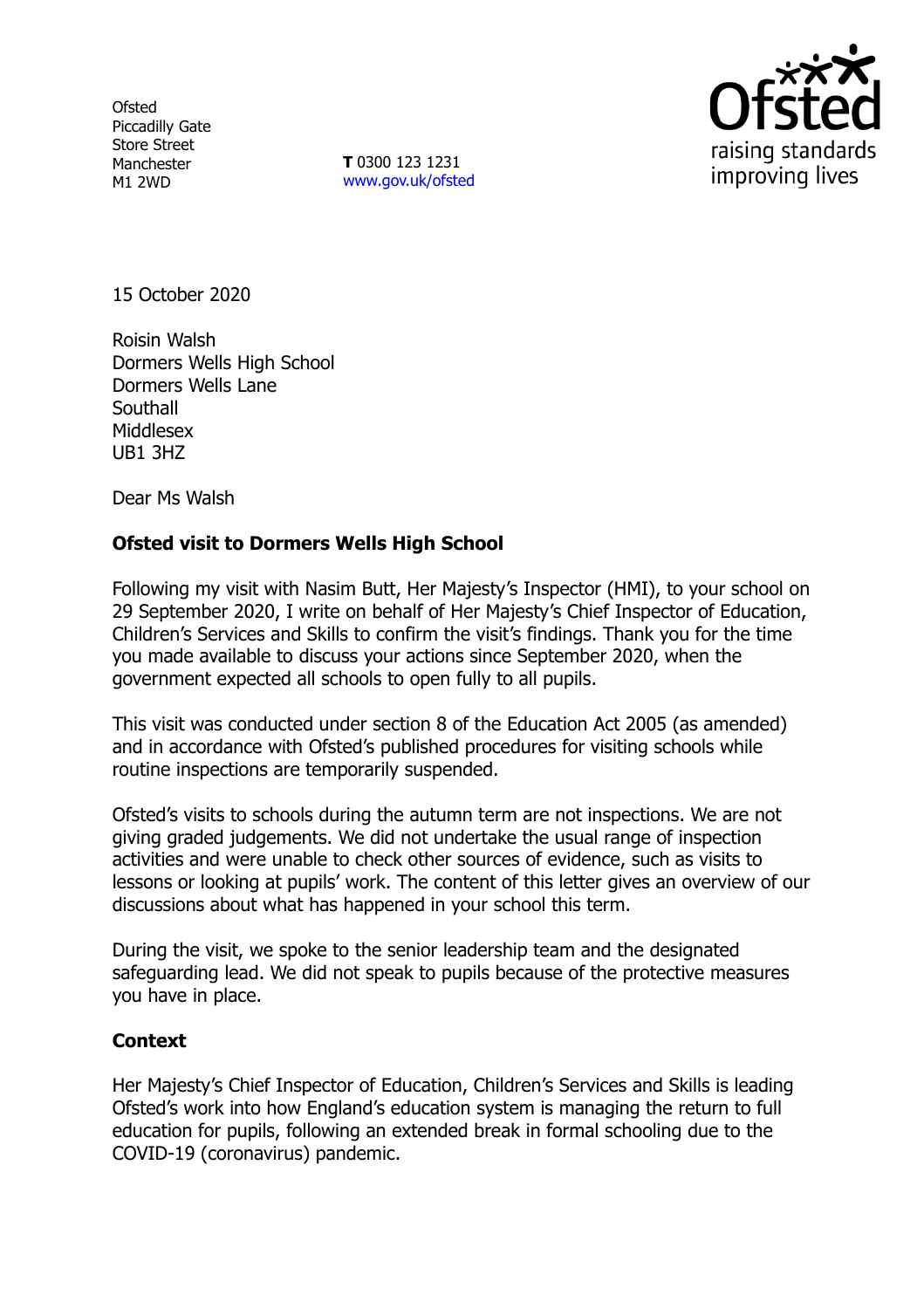

In undertaking this focused work, HMI are visiting a broad range of schools. HMI will visit a sample of:

- approximately 1,200 schools across all Ofsted grades (outstanding, good, requires improvement and inadequate)
- maintained schools, academies and free schools, special schools and centres of alternative provision, including those in cities, and coastal, town or rural communities.

The information from this visit will feed into Ofsted's national reporting so that the insights can be shared with the government and the education sector. We did not find any significant concerns during the visit. In such a case, an inspection report would be published on our website and available to parents and carers.

We did not consider your response to COVID-19 during the spring and summer terms 2020, when the school was not open to all pupils.

## **From this visit, inspectors noted that:**

- The school opened to all pupils on 7 September 2020. All pupils are attending full time.
- The current attendance rate is slightly lower than normal for this time of year. You told us that some families were initially anxious about sending their children to school. Leaders and staff have maintained regular communication with parents to reassure them.
- A small number of pupils have been absent due to quarantining. At the time of this visit, a 'bubble' of Year 9 pupils had just returned to school from selfisolation, following one confirmed case of COVID-19.
- All pupils in Years 7 to 9 continue to learn the usual range of subjects that the school offers.
- In Years 10 and 11, pupils are studying all their chosen GCSE subjects. Subject leaders are amending curriculum plans to address the changes in exam content.
- In subjects such as music, design and technology, art and computer science, pupils do not have the same opportunities for practical work as they would normally have. Leaders plan to provide these practical opportunities to pupils later in the school year. Physical education lessons this half term have focused on non-contact sports.
- The curriculum offer in the sixth form has not changed. In A-level science, you told us that practical work has been rescheduled for later in the academic year.
- Teachers have checked pupils' new starting points in each subject. As a result of these checks, there has been a focus on developing pupils' literacy skills this term. You said that a large proportion of your pupils who do not speak English at